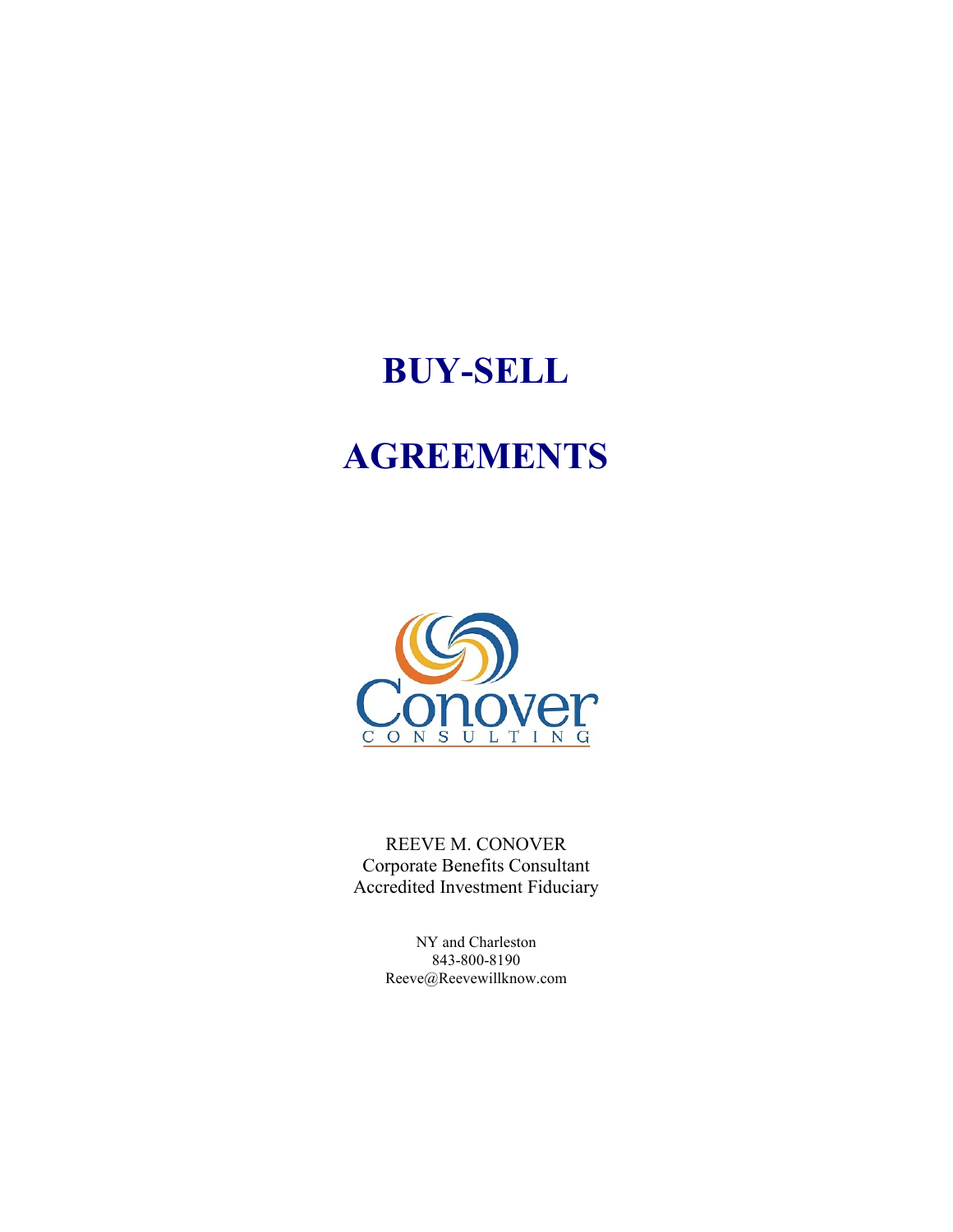## **WHY DO I NEED A BUY-SELL AGREEMENT?**

Every shareholder in a corporation must consider how death or disability will affect his or her family and the operation of the corporation. Two primary areas of concern are typically:

- \* Providing income to the family and other heirs of the deceased stockholder, as well as the funds necessary for settlement expenses and death taxes.
- \* Establishing an arrangement which will dispose of the business interest in a manner most advantageous to both the surviving shareholders and the heirs of the deceased or disabled shareholder.

When a stockholder dies, a funded buy-sell plan assures the orderly transfer of stock ownership, the continuity of the corporation's management, and protects the stockholders family.

## **WHY BUY-SELL AGREEMENTS?**

The legal existence of a corporation is not affected by the death or disability of an individual stockholder, regardless of his or her percentage of ownership or contribution to sound management. While the death or long-term disability of a stockholder in a close corporation leaves the legal structure intact, it always alters the corporations vital management structure, and it creates problems for the heirs of the deceased.

In a closely-held corporation, unlike a public corporation, the death of a shareholder/employee may, for practical purposes, threaten the very existence of the business as well as its profitability.

## **PURPOSES AT ODDS . . .**

Surviving stockholders now must struggle with how to continue the corporation as a profitable business, having lost a contributing member of management. Heirs must concern themselves with how to replace the income that the deceased stockholder had earned.

The objectives of the surviving stockholders are frequently in conflict with those of the heirs. To minimize the areas of conflict and to effect a smooth transition after death, corporate owners should enter into an agreement while all are living -- a Buy-Sell agreement.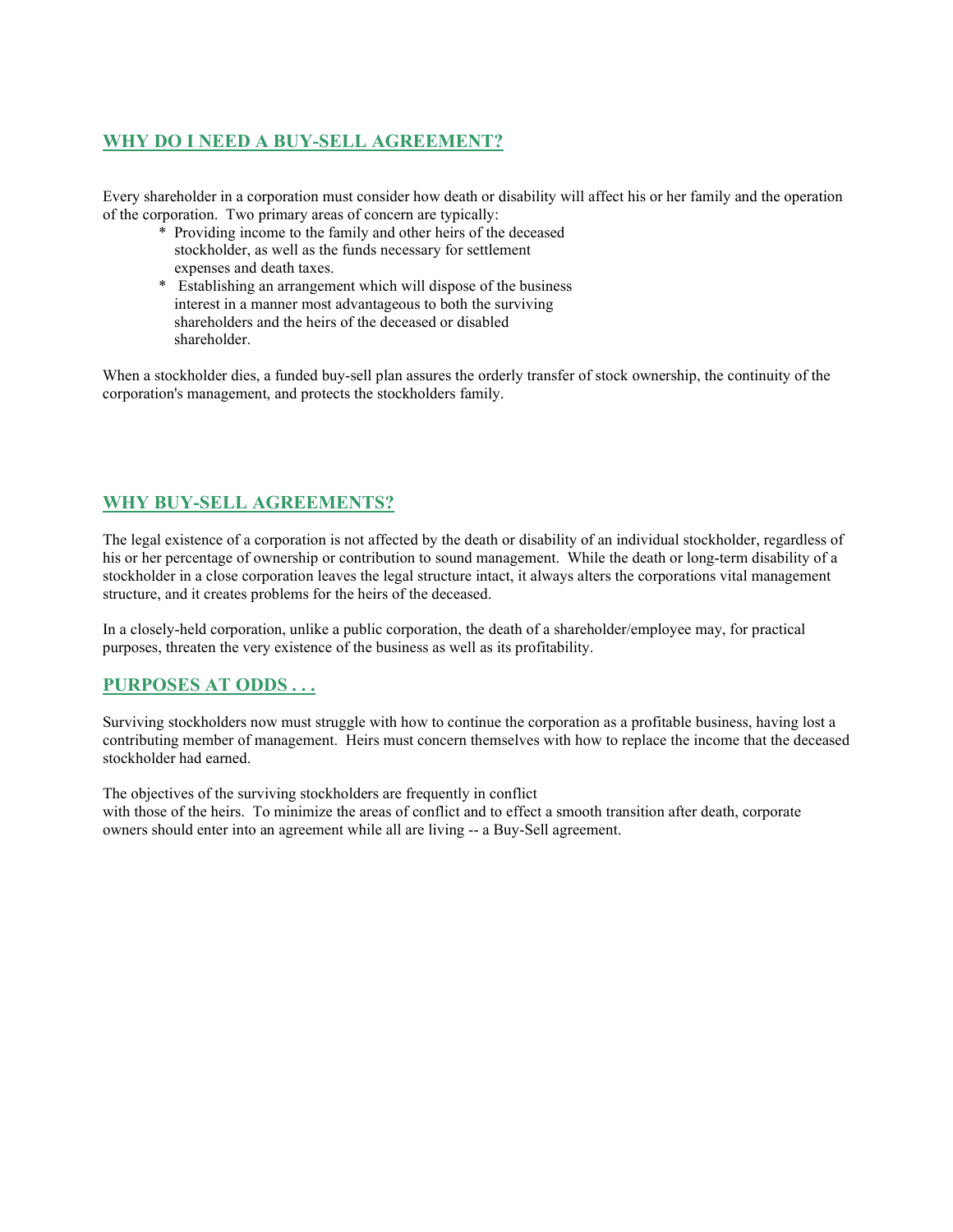### **TYPES OF BUY-SELL ARRANGEMENTS**

Stock Redemption plans are generally arrangements through which shareholders agree to sell their stock interest back to the corporation on the happening of certain events. These events are typically death, disability and, in some instances, retirement.

Under a Cross-purchase plan the shareholders, and not the corporation, agree to purchase the stock interest at death, disability, or retirement. The sale of the stock by the shareholder or his or her estate will increase the shareholders' cost basis.

### **CONSIDERATIONS IN DECIDING ON A BUY-SELL ARRANGEMENT:**

#### TAX IMPLICATIONS

Federal and state death taxes are major liquidity needs in estates of most owners of closely held corporations. In addition, since the death taxes payable are a function of the value of the business interest, and that value is not as readily determinable as the value of stock in a public corporation, valuation of a closely held corporation can be a critical problem for the executor.

In fact, controversies about valuation are common between estates and the IRS. The estate, of course, wants to minimize the tax bite, and thus the value. The government obviously wants just the opposite. Court cases have dragged on for years, with their attendant legal fees, tying up estate assets and causing sizable increases in estate administration costs.

In contrast, when a properly drafted buy-sell agreement is in effect, the value of the stock for estate tax purposes will be fixed.

Income Tax issues regarding buy-sell agreements are not simple. While many corporations have the premiums paid for by the business, keep these points in mind:

- Premiums, whether paid by the corporation of the individual owners, are not tax deductible.
- Because premiums are paid with after-tax dollars, proceeds are received income-tax free.
- When the proceeds are used to buy stock, the purchase price is not tax deductible. It is merely an exchange for one form of property (cash) for another (stock).
- The transfer-for value rule comes into play if the insurance is owned by the corporation is a stock-redemption plan, and it is later decided to change to a cross-purchase type of arrangement.

It is not uncommon for accountants to desire a cross-purchase arrangement, but with the corporation paying taxdeductible premiums. Two possibilities are the use of salary increase or bonus ("Executive Bonus Plan"), or the use of split-dollar.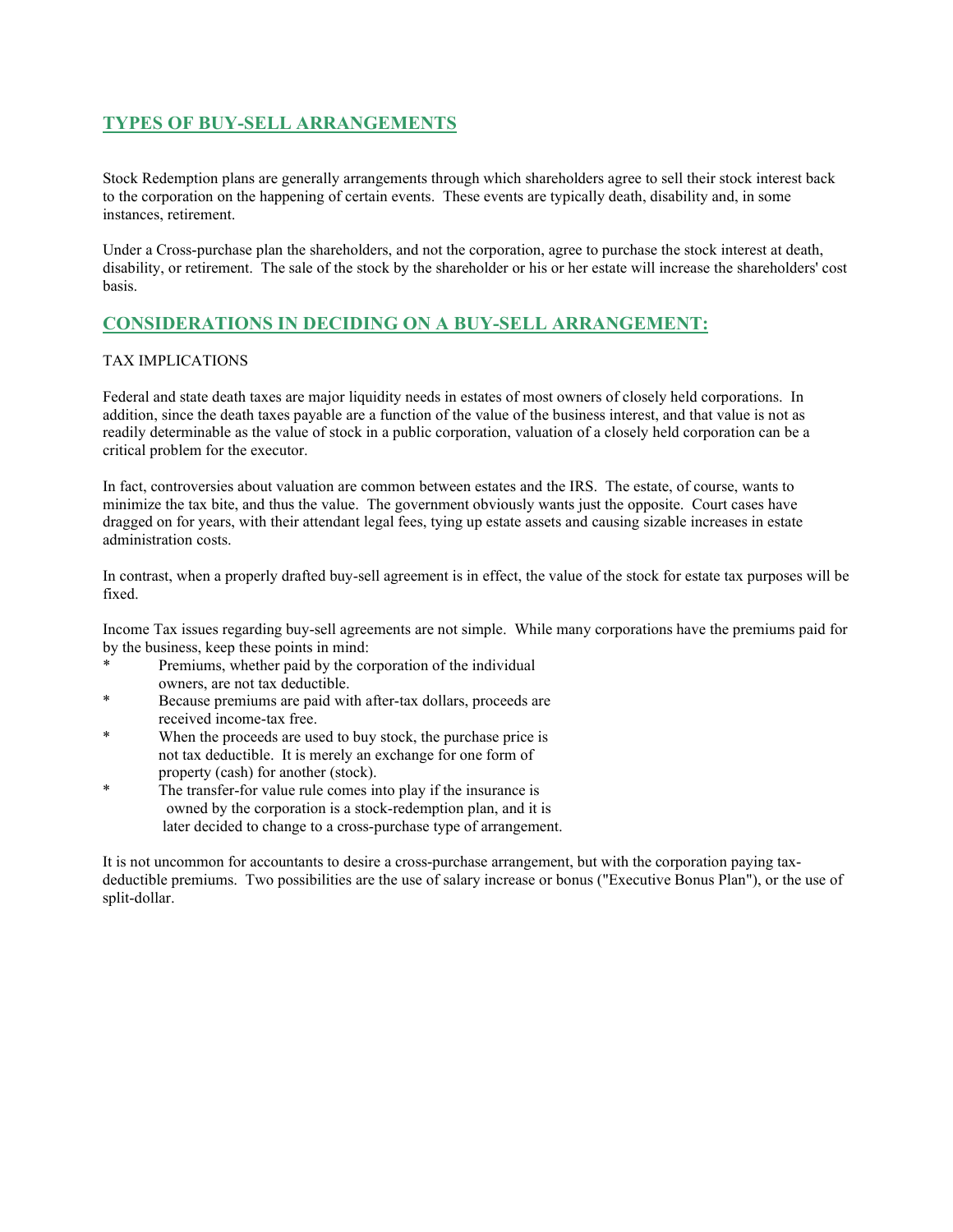## **PERCENTAGE OF STOCK OWNERSHIP**

A controlling interest in a successful corporation will usually maintain its value even after the shareholders death, except in those situations where the controlling shareholder was also the key to the profits. High percentage of ownership generally has one serious shortcoming -- the interest may comprise the bulk of the value of the estate, leading to substantial liquidity problems.

In contrast, a minority interest poses a different set of problems. Generally, most minority stockholders derive benefits from the corporation in the form of compensation (salary, rather than dividends). If the heirs of a minority stockholder are unable to assume an active role in the operation of the corporation, they will receive little, if any, direct economic benefit. For this reason, minority interests in a corporation makes it difficult for the heirs to sell their stock, except to the corporation or surviving shareholders.

## **EASE OF ADMINISTRATION**

In any stock purchase plan, the creation of a sinking or insurance fund is essential, so that sufficient capital is available when needed to fulfill the intentions of the stockholders.

If there are only two shareholders, there is little difference in administration with either a stock redemption plan or a cross purchase plan.

Each requires the purchase of only two insurance policies, either by the corporation (stock-redemption) or the shareholders themselves (cross-purchase).

If there are three or more shareholders, the situation becomes more complicated. Under a stock redemption plan the corporation needs only purchase one policy for each shareholder. Under a cross-purchase, however, each shareholder would generally purchase a policy on each of the other shareholders. The total number of policies for 3 shareholders would be 6, with 4 shareholders it would require 12, and so on.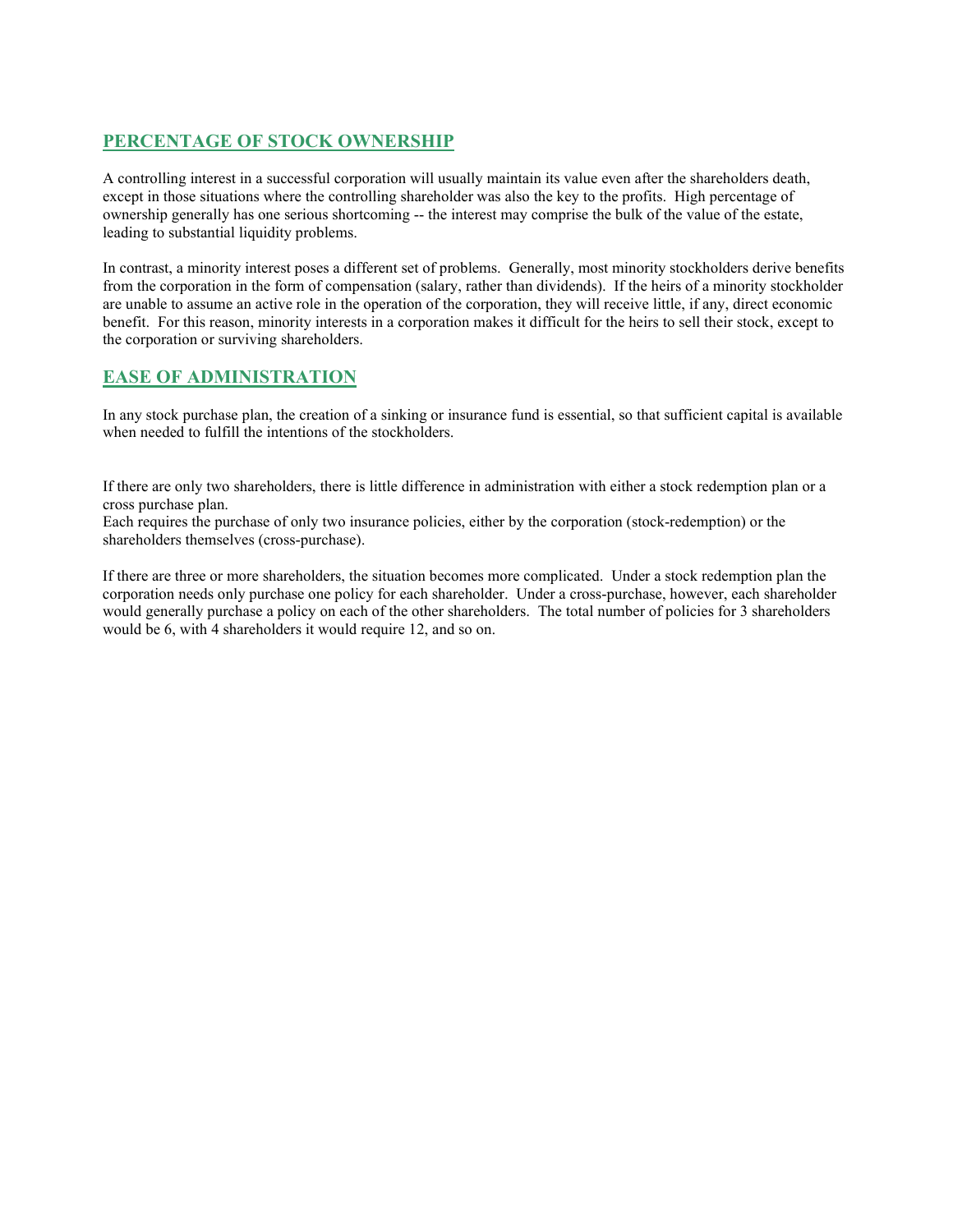## **VALUATION OF THE CORPORATION**

Since stock in a closely held corporation does not have a ready market, i.e. it is not traded on a stock exchange or overthe-counter, a determination of its value may prove to be difficult, and certain factors must be considered in arriving at a true market value for such stock.

Revenue Ruling 59-60 listed the following factors, stating that although not all-inclusive, they are considered to be fundamental in the determination of the fair market value of closely held corporate stock:

- 1) The nature of the business and the history of the enterprise from its inception.
- 2) The economic outlook in general and the conditions and outlook of the specific industry in particular.
- 3) The book value of the stock and the financial condition of the business.
- 4) The earning capacity of the company.
- 5) The dividend-paying capacity.
- 6) Whether of not the organization has good will or other intangible value.
- 7) Whether the stock to be valued represents a minority or majority interest.

8) The market price of stocks or corporations engaged in the same or similar line of business having their stocks actively traded in a free and open market, either on an exchange or over-the-counter.

There are a number of methods for valuating a business. These include Agreed Value, Adjusted Book Value, Appraisal Value, and Formula Value. You should consult with your accountant regarding which will be the most advantageous and most accurate method for you circumstances.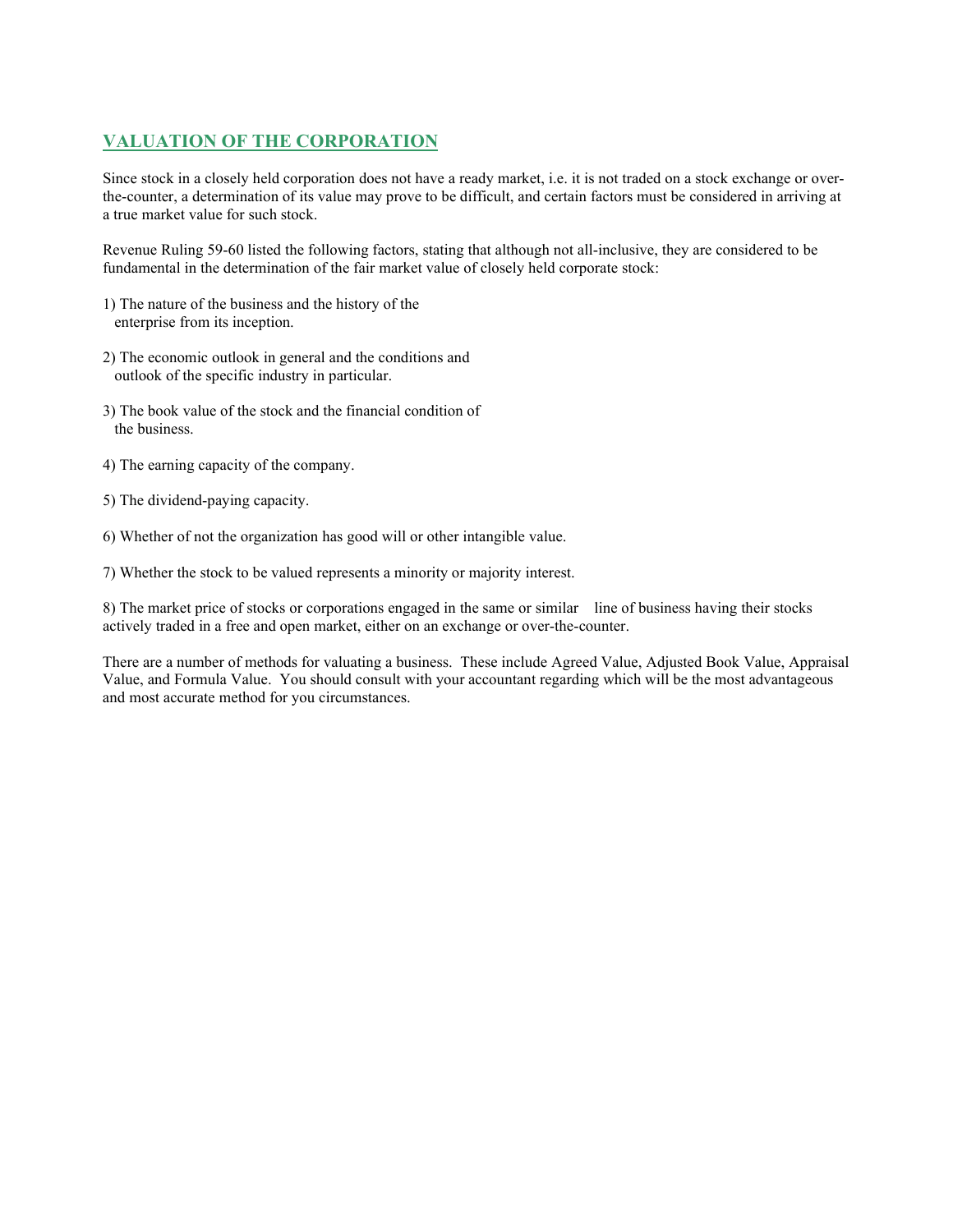## **FUNDING YOUR AGREEMENT**

Even the best-drafted buy-sell agreement may fail in its purpose, if there is no provision made for adequate funds to implement it upon the death of a shareholder. Reasonable prudence suggests that a stock purchase agreement be funded. Although there are several funding alternatives such as the sinking fund method, serial notes, or personal funds (which usually means borrowing), the most satisfactory funding method is to fully insure the business interest with life insurance on the lives of the business owners. In this way, the event which activates the stock purchase plan, i.e. the death of a stockholder, will also produce the funds needed to effectively carry out the agreement, in the form of life insurance proceeds.

Life Insurance is an ideal funding vehicle for the stock purchase agreement for the following reasons:

- 1. The funds are instantly available on the death of an owner.
- 2. The proceeds are received free of federal income tax by the corporation or
- 3. owner, when payable in a lump sum.
- 3. The low premium cost can generally be paid out of current income.
- 4. Since the death benefit nearly always exceeds the premiums paid, a purchase with life insurance uses discounted dollars.
- 5. The plan can be self-completing in the event of disability.

# **DISABILITY BUY-OUT**

Provisions should also be made for buy-outs in the event of long-term disability. The purpose of a disability buy-out is the termination of the corporate interest of shareholder employees who cannot return to a productive status in the business because of permanent disability.

Care must be taken in drafting these plans to avoid a buy-out inadvertently caused by a short-term disability. Thus the definition of disability, and the length of disability must be carefully considered.

A variety of lump-sum disability products are now in use which provide the requisite funding vehicle for this portion of your agreement.